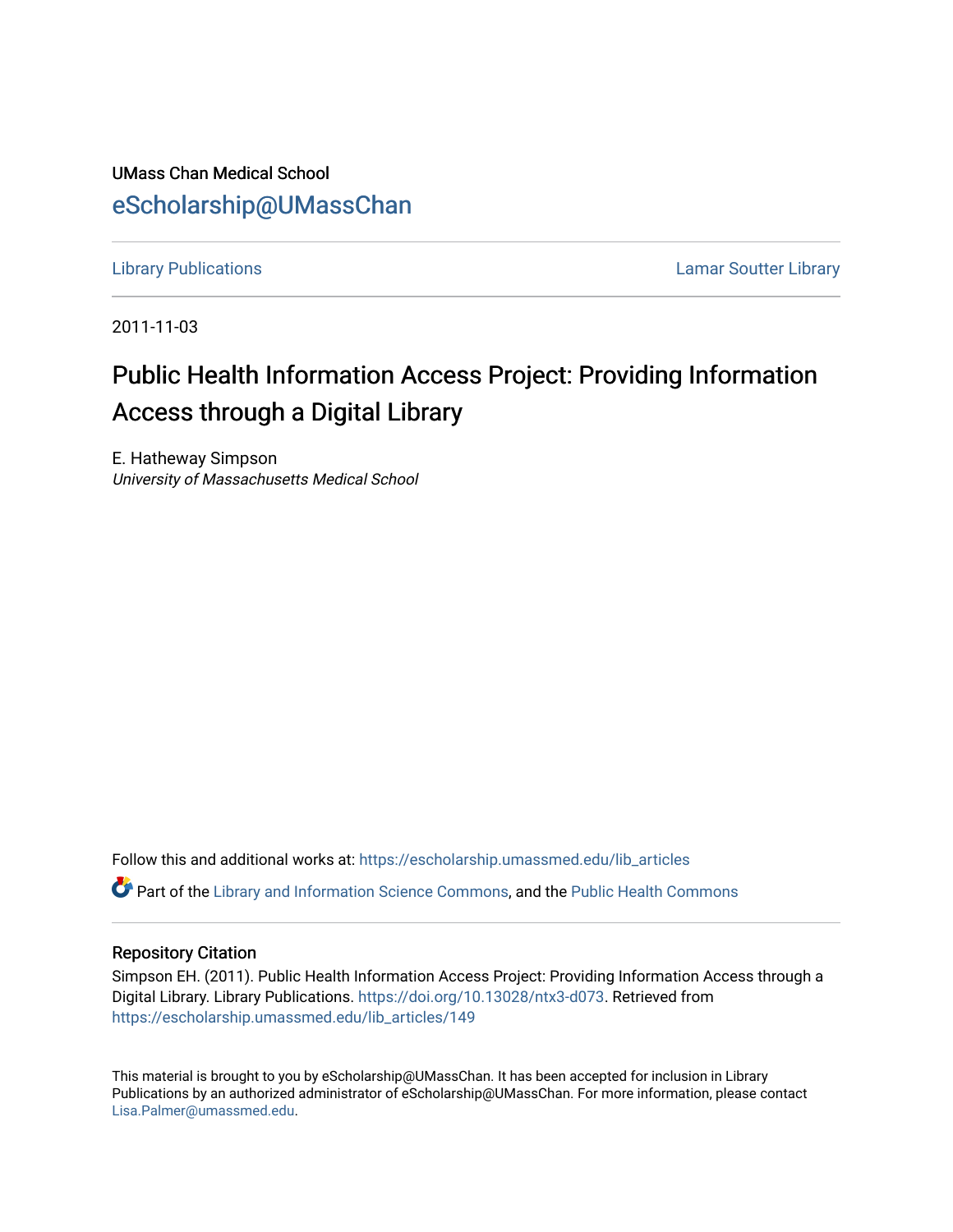## **Public Health Information Access Project**

*Providing information access through a digital library*

Hathy Simpson, MPH Public Health Information Specialist National Network of Libraries of Medicine New England Region University of Massachusetts Medical School

November 3, 2011 PHPartners Steering Committee Meeting National Library of Medicine



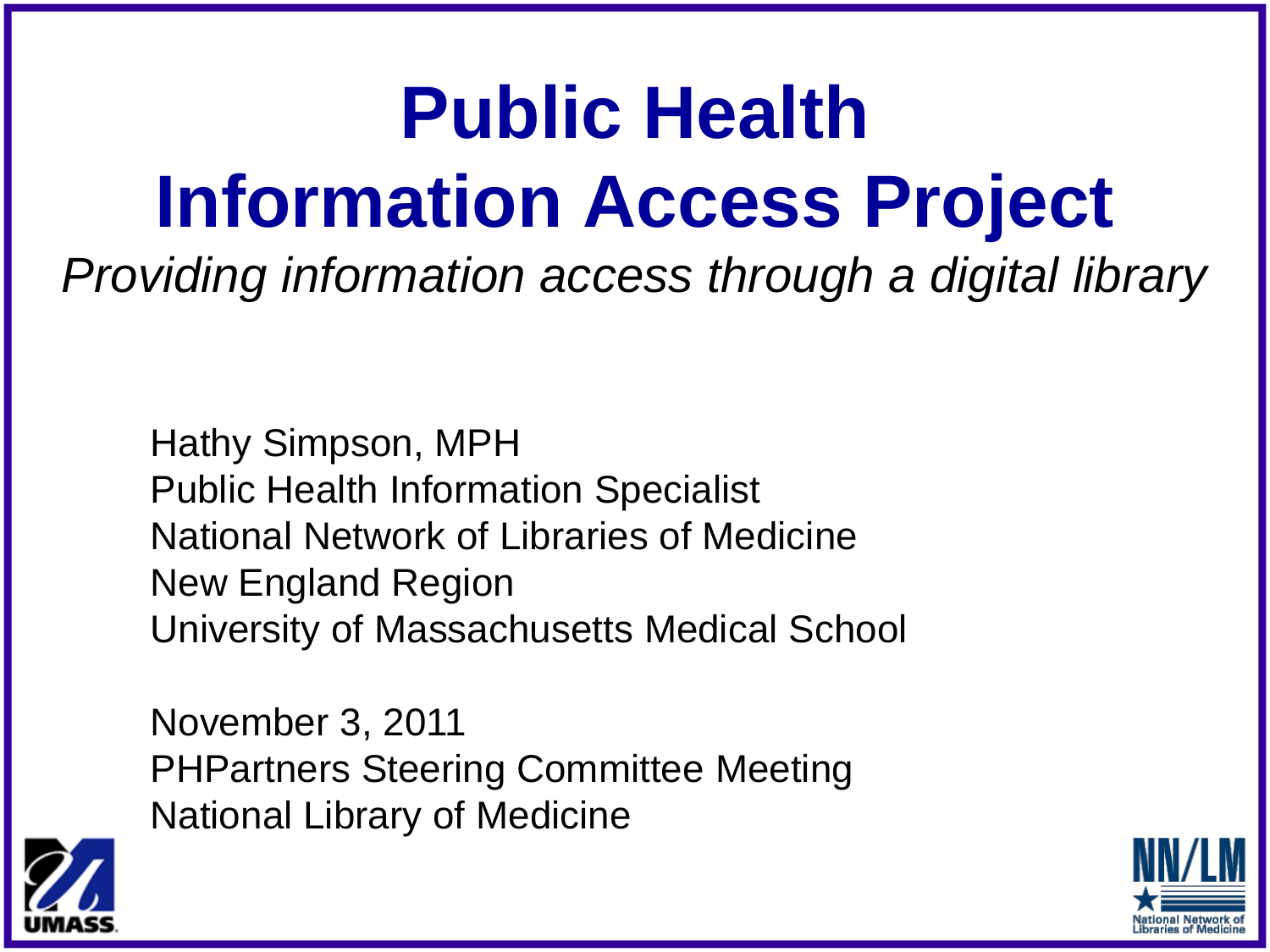# **Highlights**

- **Objectives**
- **Description**
- **Challenges**
- Lessons Learned
- Discussion and Questions



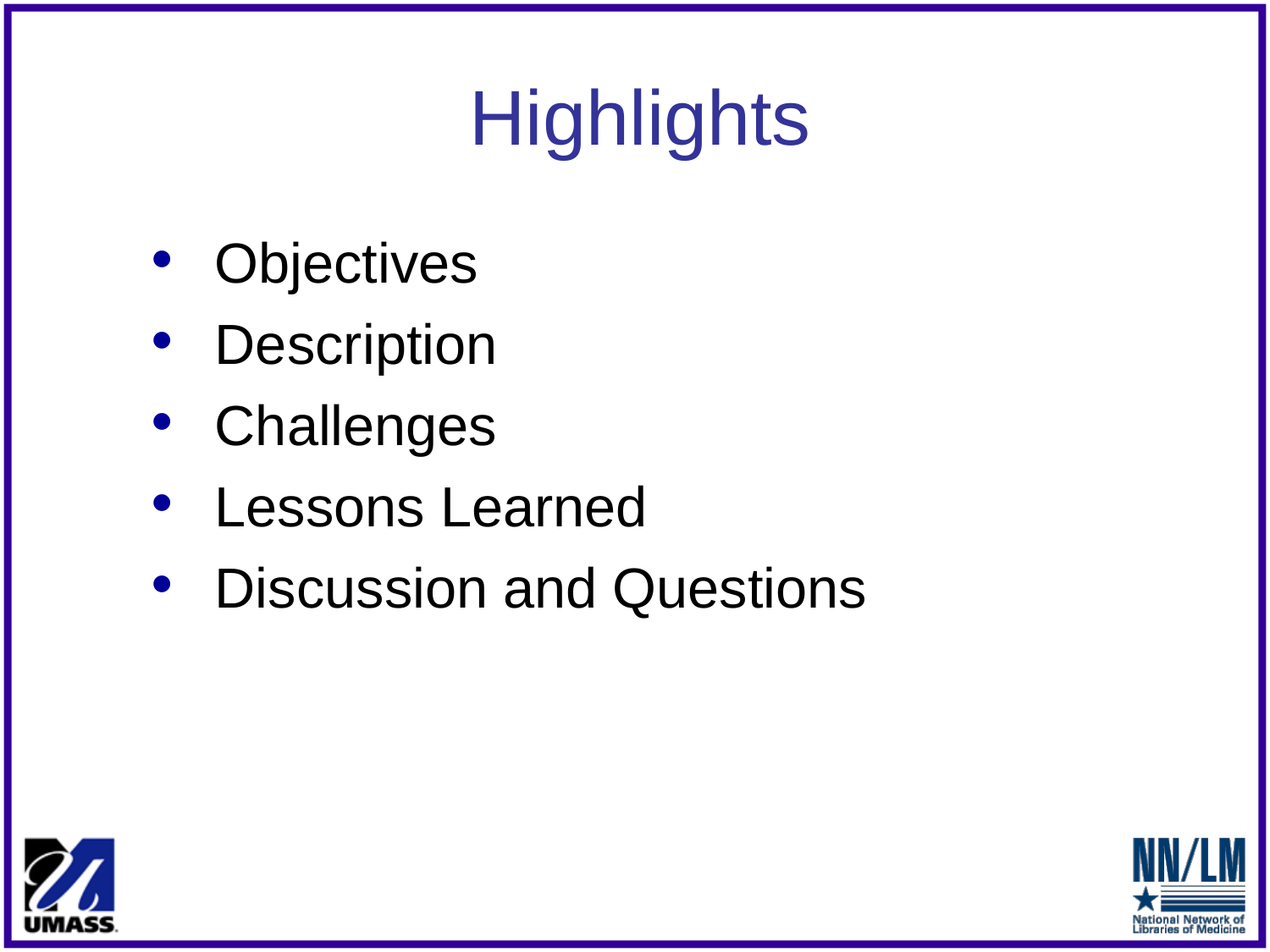## **Objectives**

- Reinforce understanding of NLM products and services
- Expand access to trusted licensed information resources
- Provide free article delivery
- Provide access to information management software
- Train participants



Assess use of resources

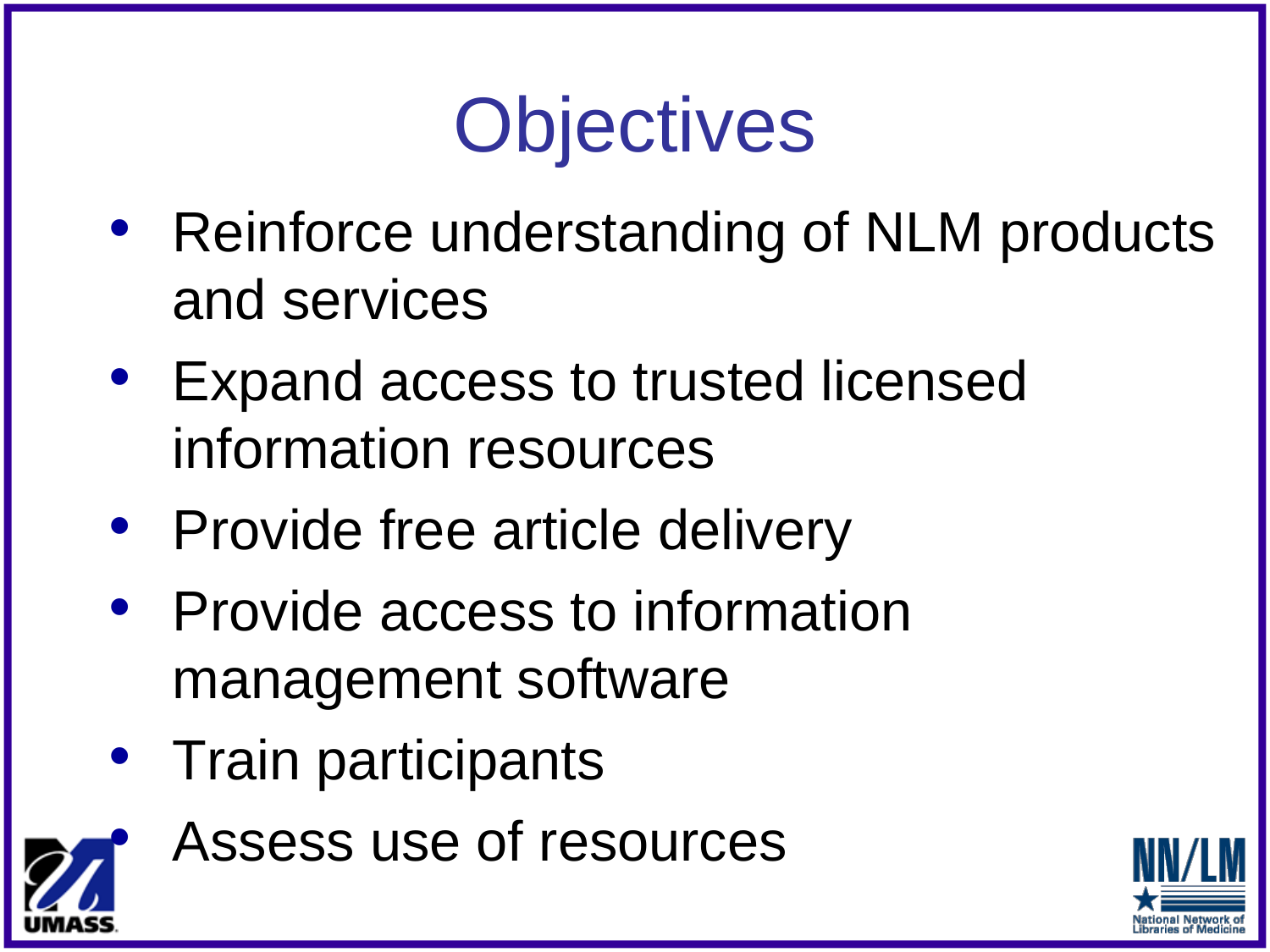Initial Site Visit Findings: New England States

- Limited or no access to full-text journal articles
- Few had in-house libraries
- Some health departments had no Intranet
- Need for evidence-based public health (EBPH) information to write grants, reports, etc.



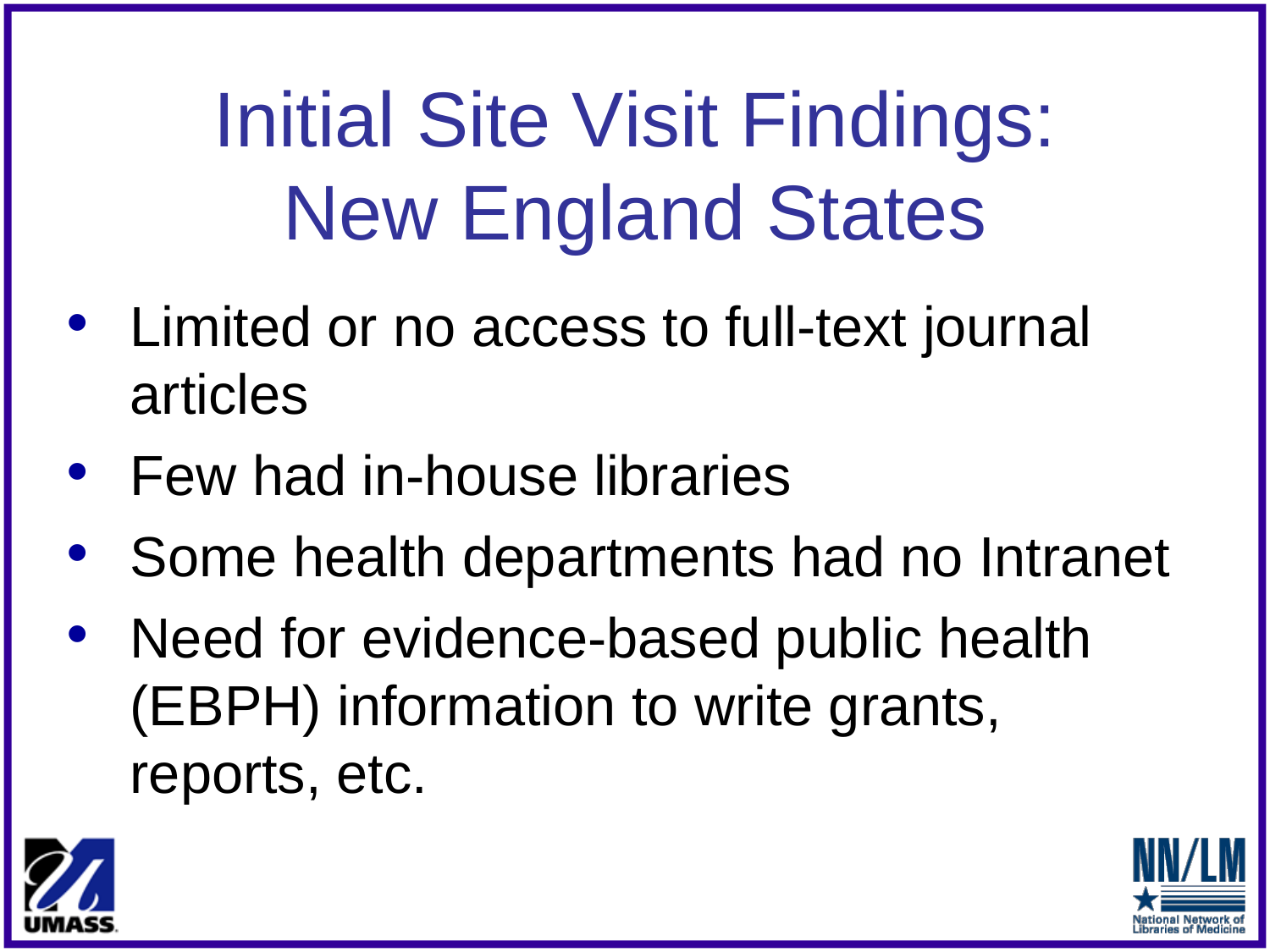## Description: Current Model

- Site visit to introduce project, answer questions, and recruit team members
- Assess public health department environment; gather information about their access and interests
- Identify key stakeholders at each site
- Identify project contact person at each site
- Initial all site project meeting at UMMS
- Identify libraries to provide article delivery services to each public health department





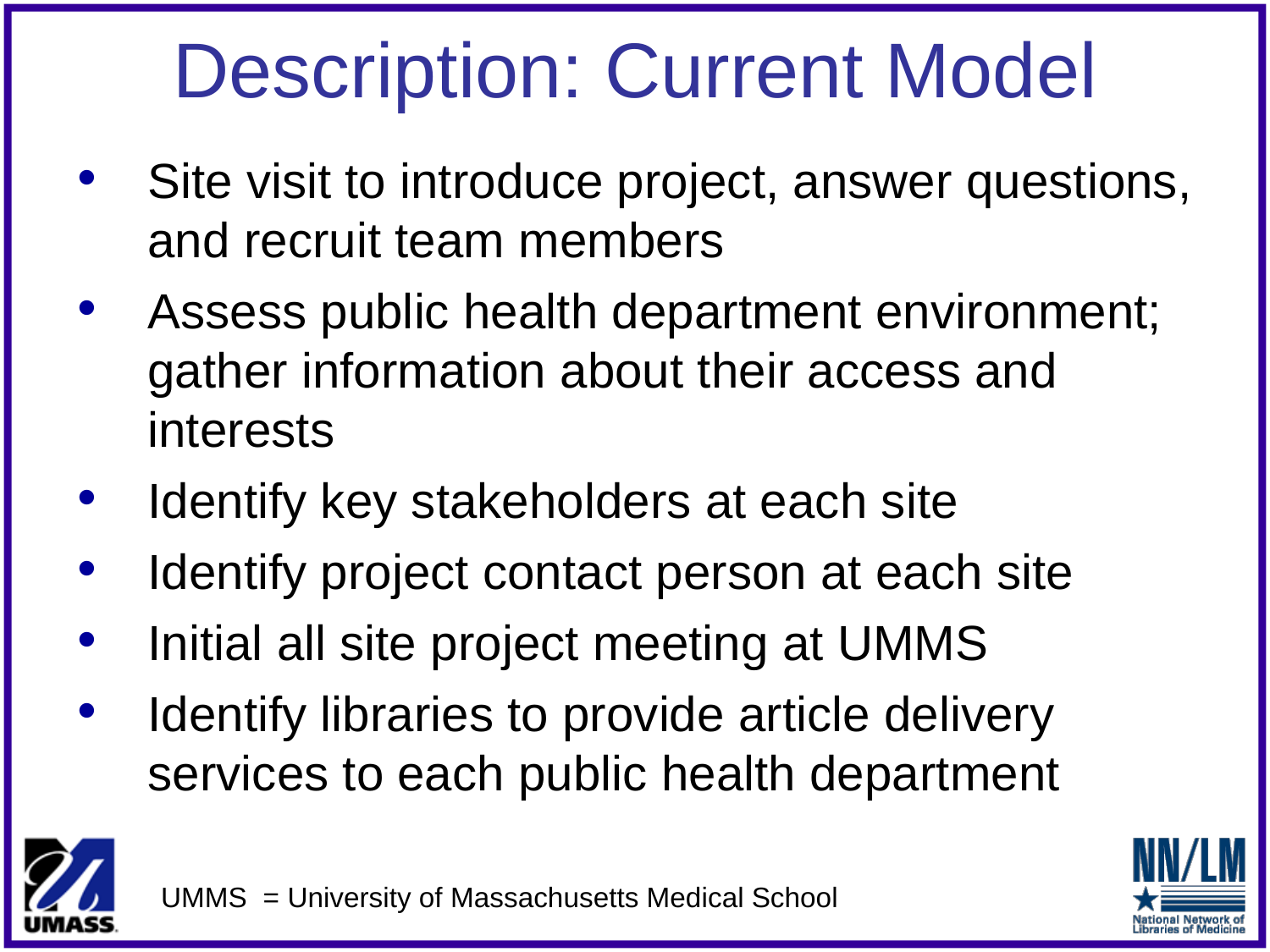## Current Model Continued

- Project Consultant negotiates with publishers and vendors
- Resources provided via Digital Library Page on customized Intranet site
- NER staff provide PubMed and EBPH training
- LSL staff provide Endnote training
- State contact librarians provide article delivery services and reimbursed
- LSL provides article delivery as the Library of Last Resort



NER = New England Region, National Network of Libraries of Medicine EBPH= Evidence-based public health LSL = Lamar Soutter Library, UMass Medical School

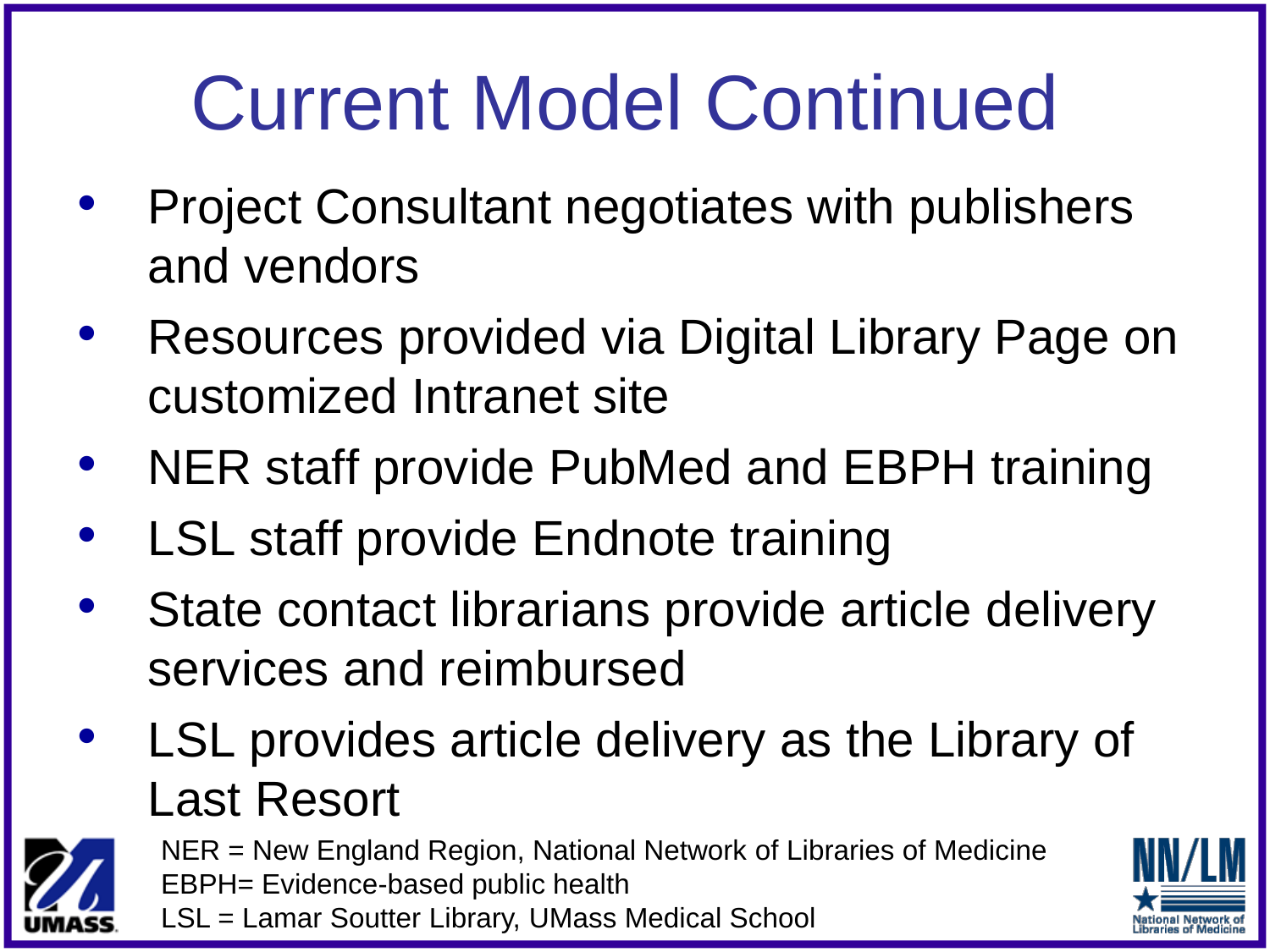### Current Partners

### **Public Health Departments Library Partners**

- Boston Public Health Commission
- Colorado Department of Public Health and the Environment
- Connecticut Department of Public Health
- Maine Center for Disease Control and Prevention
- Massachusetts Department of Public Health
- New Hampshire Division of Public Health Services
- Rhode Island Department of Health
- Vermont Department of Health

- University of Massachusetts Lamar Soutter Library (MA)
- Poudre Valley Health System (CO)
- University of Connecticut Lyman Maynard Stowe Library (CT)
- Maine Medical Center (ME)
- Maine State Library (ME)
- Massachusetts State Laboratory Institute Medical Library (MA)
- Lemuel Shattuck Hospital (MA)
- New Hampshire DHHS Library (NH)
- Rhode Island/Lifespan Hospital (RI)
- University of Vermont Dana Medical Library (VT)

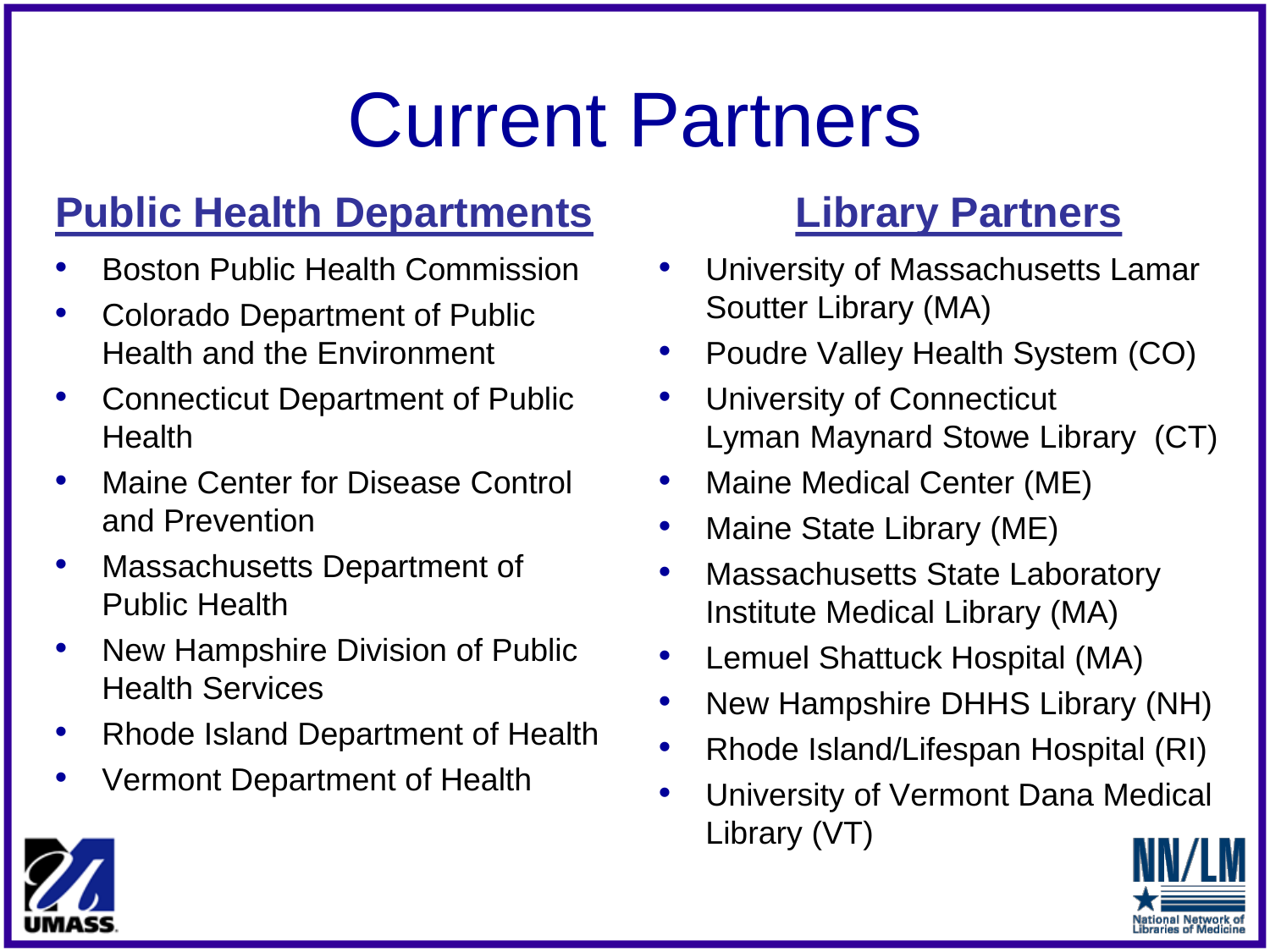## E-Resources on Current Platform

- PubMed
- Cochrane Library
- STAT!Ref
- Global Health

### **Online Resources**

- PHPartners.org
- The Community Guide
- National Agricultural Library

### **Databases E-Journals**

- *New England Journal of Medicine*
- *Public Health Reports*
- Annual Review Series (12)
- Oxford University Press (15)
- Springer (21)
- University of Chicago Press (7)



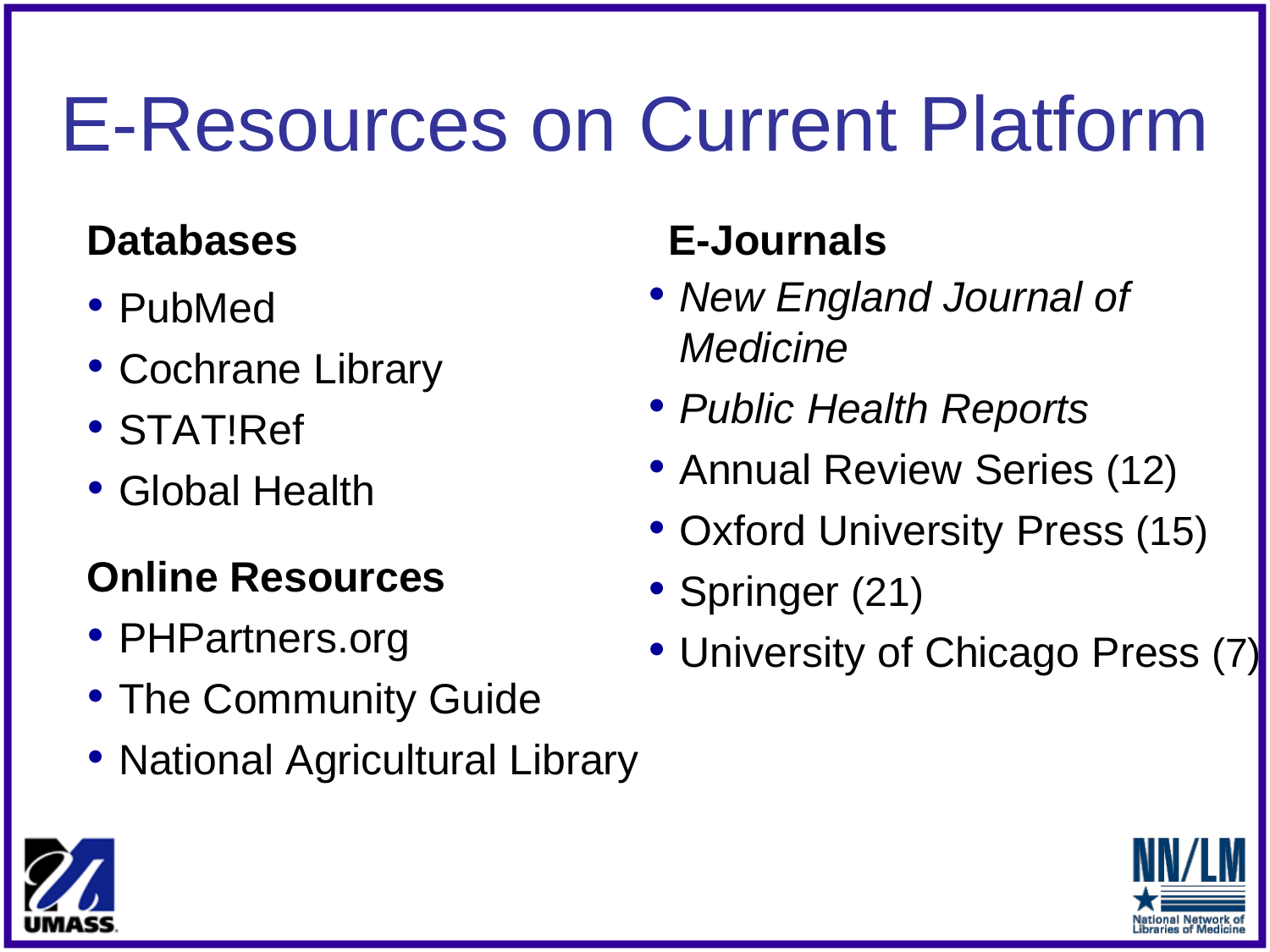### Maine Digital Library Page



**Maine Center for Disease Control and Prevention** 

**Search DHHS:** 

**Department of Health and Human Services** 

DHHS Home | Intranet Agencies | State Homepage | DHHS Internet | Site Map

#### **INFORMATION** Home

**Forms** 

List

**Policies** 

Orientation

**Staff Phone** 

Restricted **Access** 

Digital Library

**Presentations** Contracting

CDC Home > Digital Library

**Maine CDC** 

### **Maine CDC New Digital Library**

This project is being sponsored in part by the New England Region National Network, Libraries of Medicine (NER, NN/LM)

#### E-Journals to be tested...

• New England Journal of Medicine

#### University of Chicago Press titles

- American Journal of Sociology
- Clinical Infectious Diseases (CID)
- Infection Control and Hospital Epidemiology
- Journal of Infectious Diseases
- . Journal of Law and Economics
- Journal of Labor Economics
- Social Service Review

#### **New Licensed Databases and Traditional Resources**



Go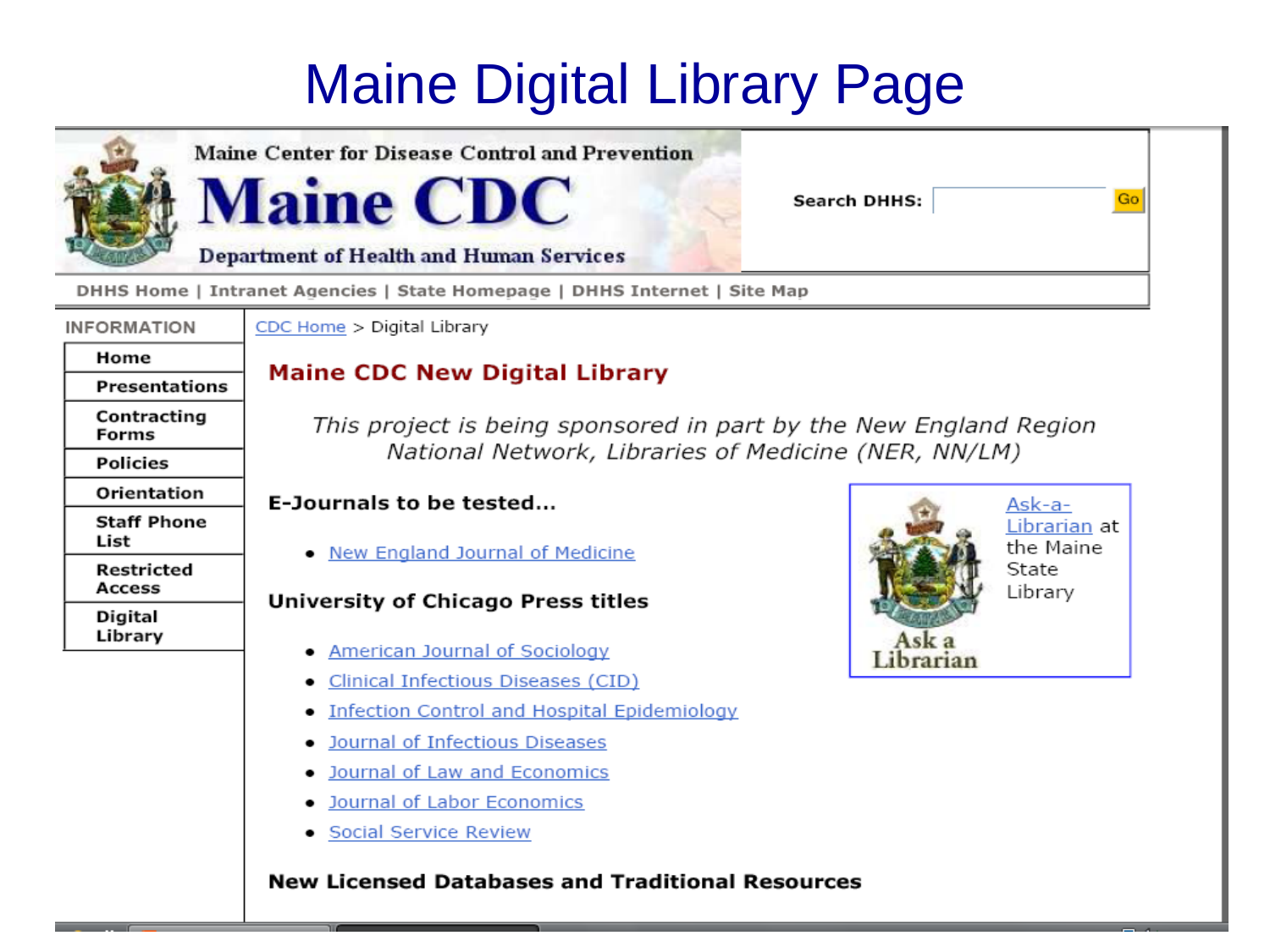### Vermont Digital Library Page



- ö Health Technology Assessment Database
- o NHS Economic Evaluation Database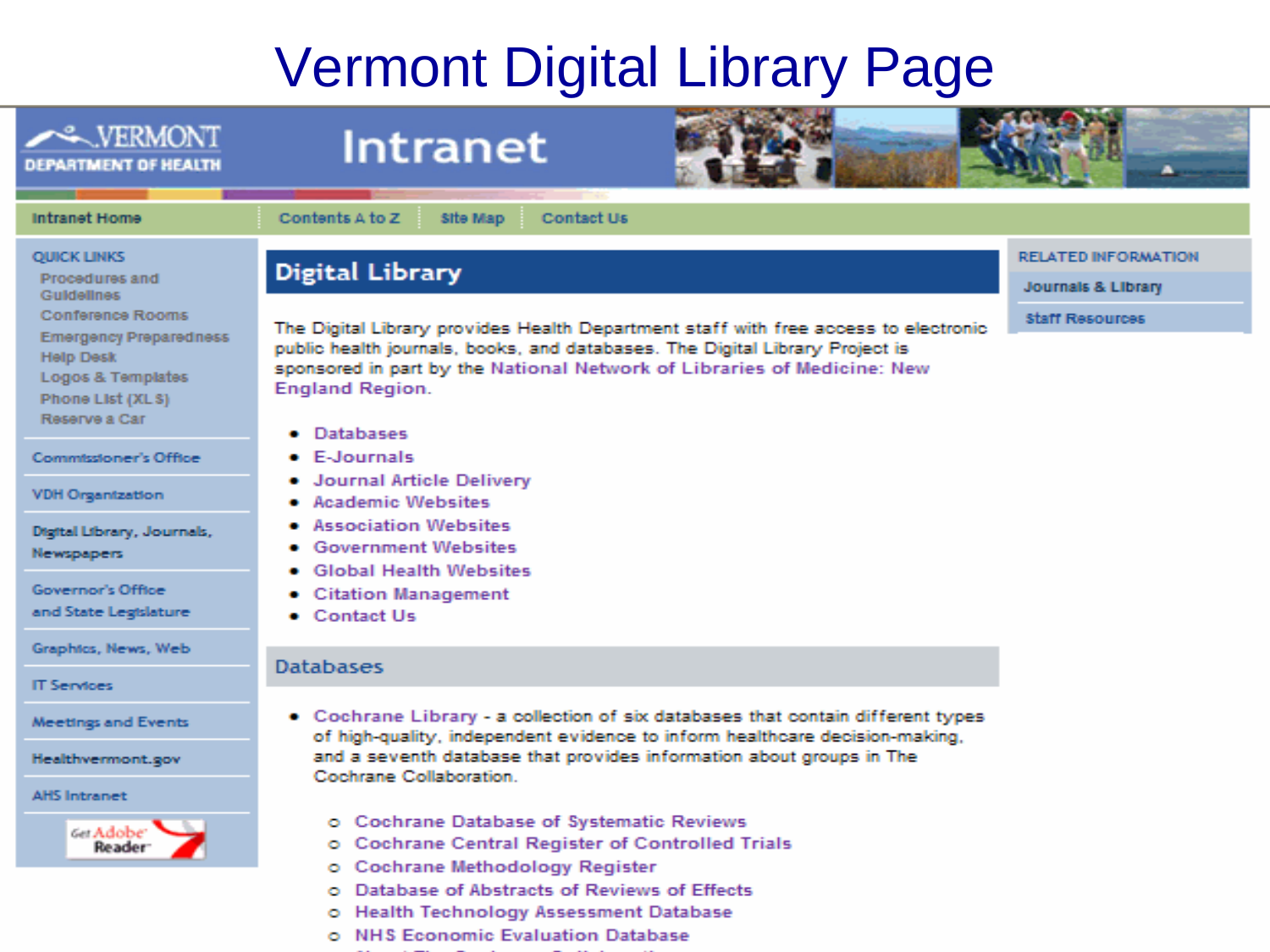## Information Management

- Provided purchased copies of Endnote software for selected desktops
- Citation management software to save, store, and manage bibliographic references and files
- Ability to import citations from PubMed and other bibliographic databases
- Transfer and organize PDFs
- Insert citations into Microsoft Word documents

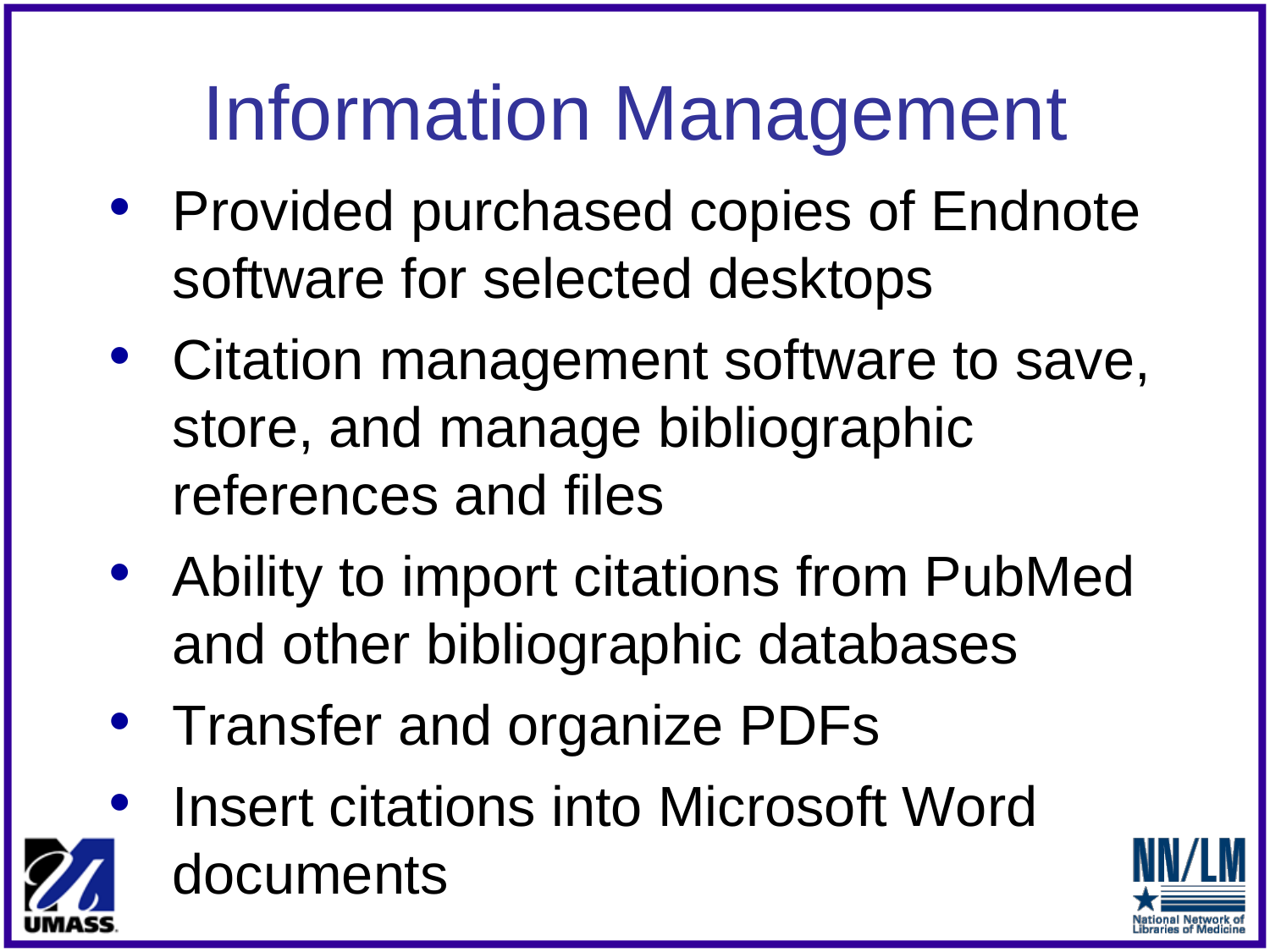# **Training**

- Hands-on training at each health department
- Emphasize content and functionality of resources
- Skill development tied to Core Competencies for Public Health Professionals:
	- Identify sources of public health data and information
	- Use information technology to collect, store, and retrieve data and information
	- Retrieve and review scientific evidence related to public health issues, concerns and interventions



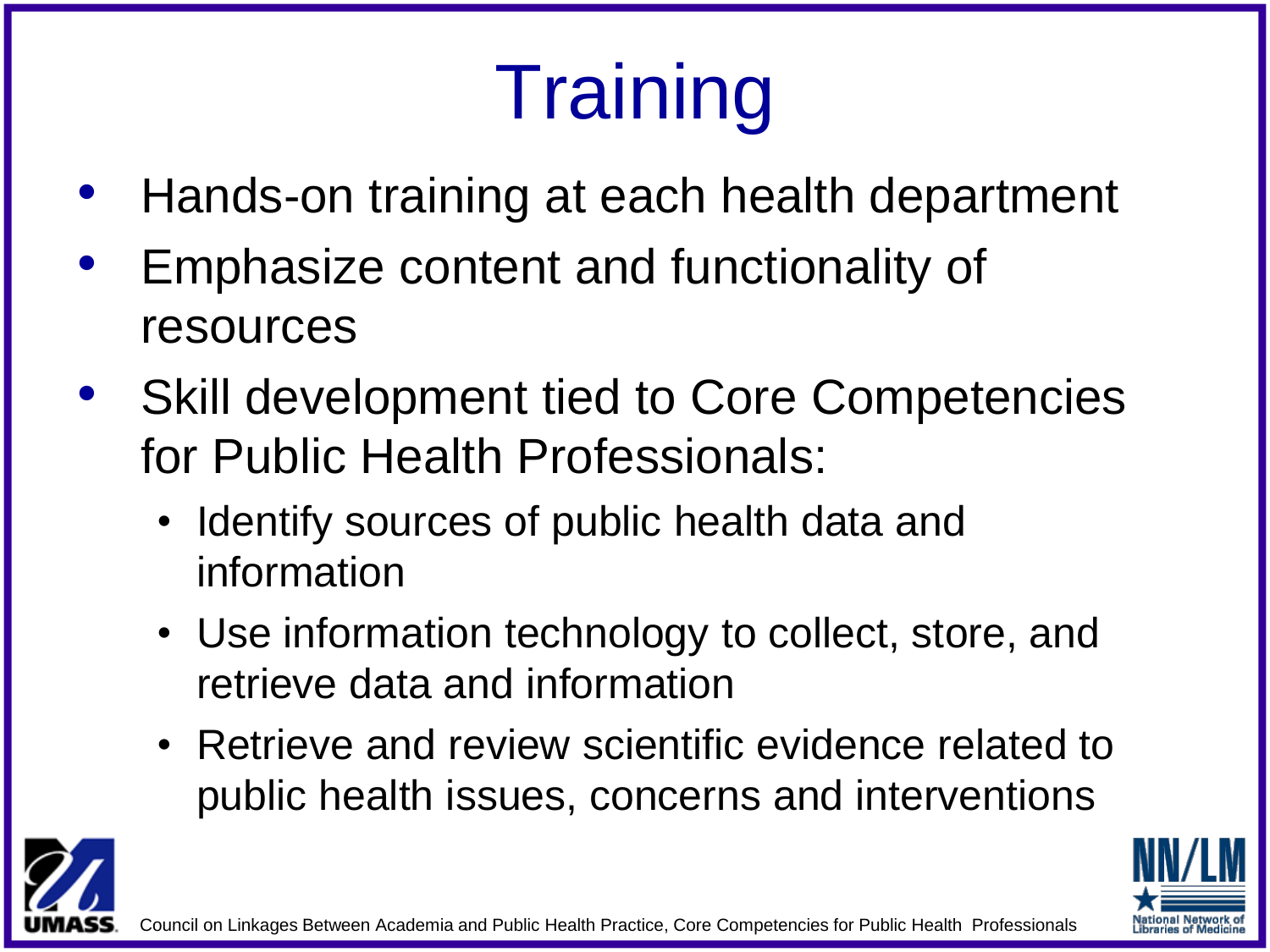### **Project Evaluation**

*To advance information resource access, there is a need to know:*

- What resources are most needed?
- What journals are core to the work?
- How can this information effectively be accessed?
- How much will these resources cost?
- Usage data
- Journal survey
- Pre & post training surveys
- Evaluation Consultant to conduct individual interviews and focus groups at each site
- Project-end survey
- Purpose of this evaluation is to assess what has been the perceived value of the resources and services provided



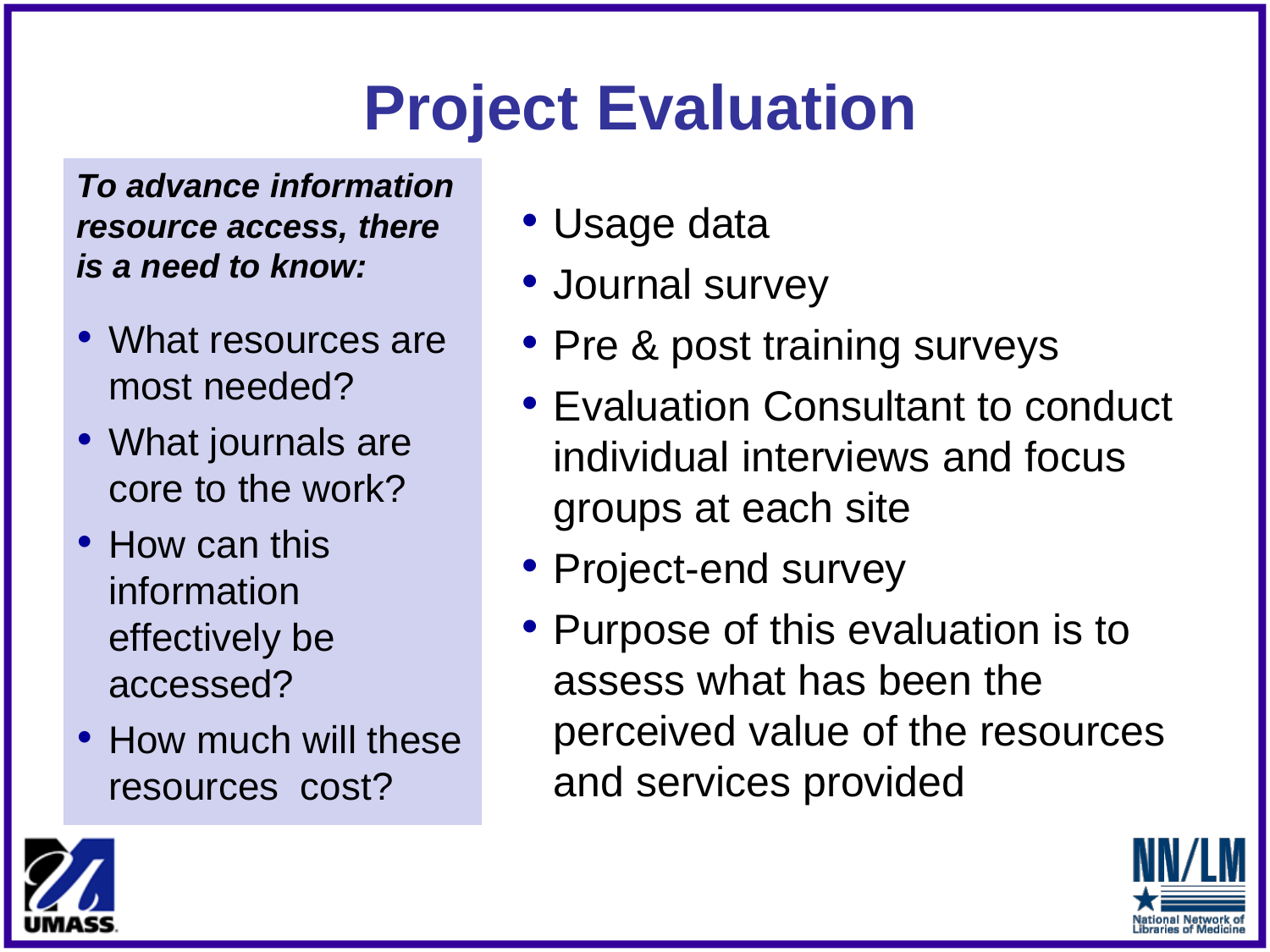### **Digital Library Database Usage**

| <b>Database</b>                                       | $Jan-11$ | <b>Feb-11</b> | $Mar-11$ |     | <b>Apr-11 May-11</b> |     |     |     | Jun-11 Jul-11 Aug-11YTD Total |
|-------------------------------------------------------|----------|---------------|----------|-----|----------------------|-----|-----|-----|-------------------------------|
| <b>Global Health</b>                                  | 270      | 198           | 97       | 108 | 67                   | 82  | 54  | 33  | 909                           |
| STAT!Ref                                              | 4944     | 4122          | 778      | 510 | 588                  | 784 | 421 | 345 | 12492                         |
| Cochrane<br><b>Abstracts</b>                          | 6        | 33            | 33       | 26  | 52                   | 51  | 48  | 37  | 286                           |
| <b>Cochrane Full</b><br><b>Text</b>                   | 5        | 15            | 21       | 13  | 60                   | 14  | 13  | 22  | 163                           |
| Cochrane<br>Systematic<br><b>Reviews Full</b><br>Text | 3        | 13            | 16       | 10  | 28                   | 13  | 12  | 21  | 116                           |



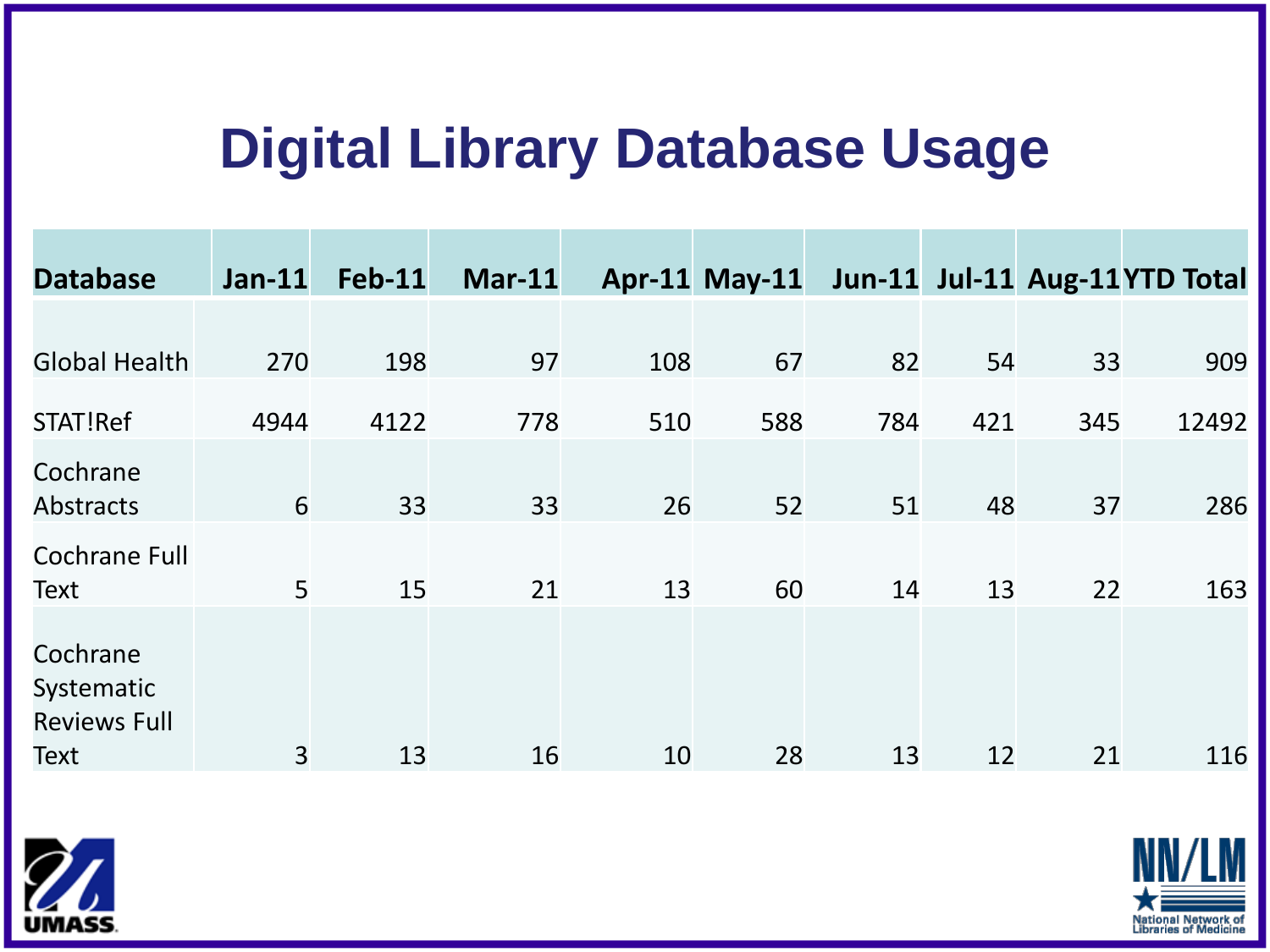### **Digital Library E-Journal Usage Jan-Aug 2011**

|                               |               |                |      |      |                      |               |               |              | <b>YTD</b> |
|-------------------------------|---------------|----------------|------|------|----------------------|---------------|---------------|--------------|------------|
| <b>Publisher</b>              | <b>Jan-11</b> | <b>Feb-11</b>  |      |      | Mar-11 Apr-11 May-11 | <b>Jun-11</b> | <b>Jul-11</b> | Aug-11 Total |            |
| Annual<br><b>Reviews</b>      | N/A           | N/A            | N/A  | N/A  | 15                   | 10            | 55            | 39           | 119        |
| <b>NEJM</b>                   | 791           | 655            | 1172 | 863  | 421                  | 762           | 1002          | 1112         | 6778       |
| Oxford<br>University<br>Press | 86            | 224            | 499  | 470  | 492                  | 413           | 547           | 727          | 3458       |
| Springer                      | $\mathbf 0$   | $\overline{0}$ | 27   | 84   | 159                  | 160           | 159           | 191          | 780        |
| <b>UC Press</b>               | N/A           | N/A            | 66   | 38   | 156                  | 111           | 60            | 54           | 485        |
| <b>Totals</b>                 | 877           | 879            | 1764 | 1455 | 1243                 | 1456          | 1823          | 2123         | 11620      |



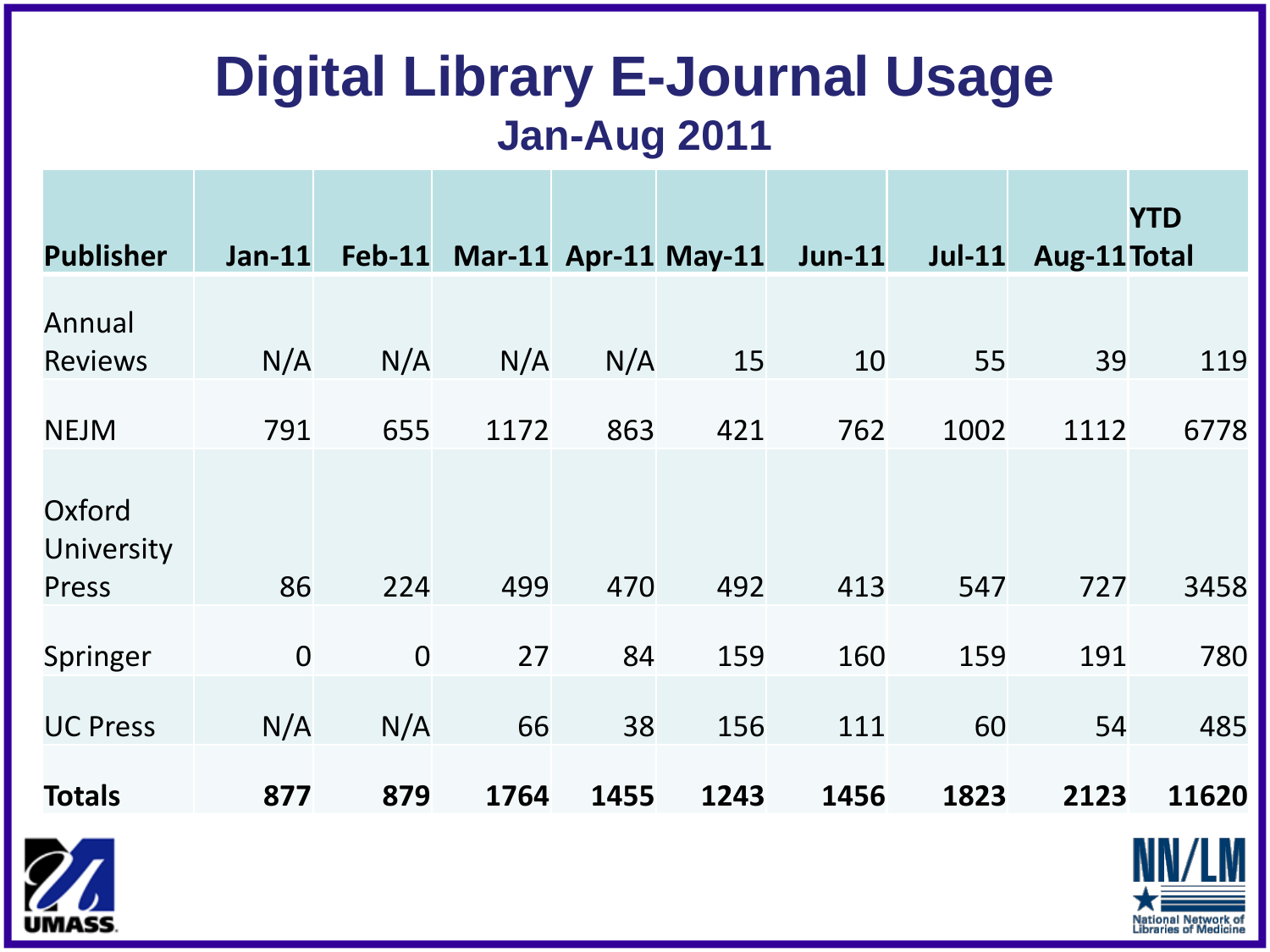## Project Challenges

- Pricing of electronic resources
- Vendor license agreements
- Technology issues installation Digital Library pages
- IT security issues



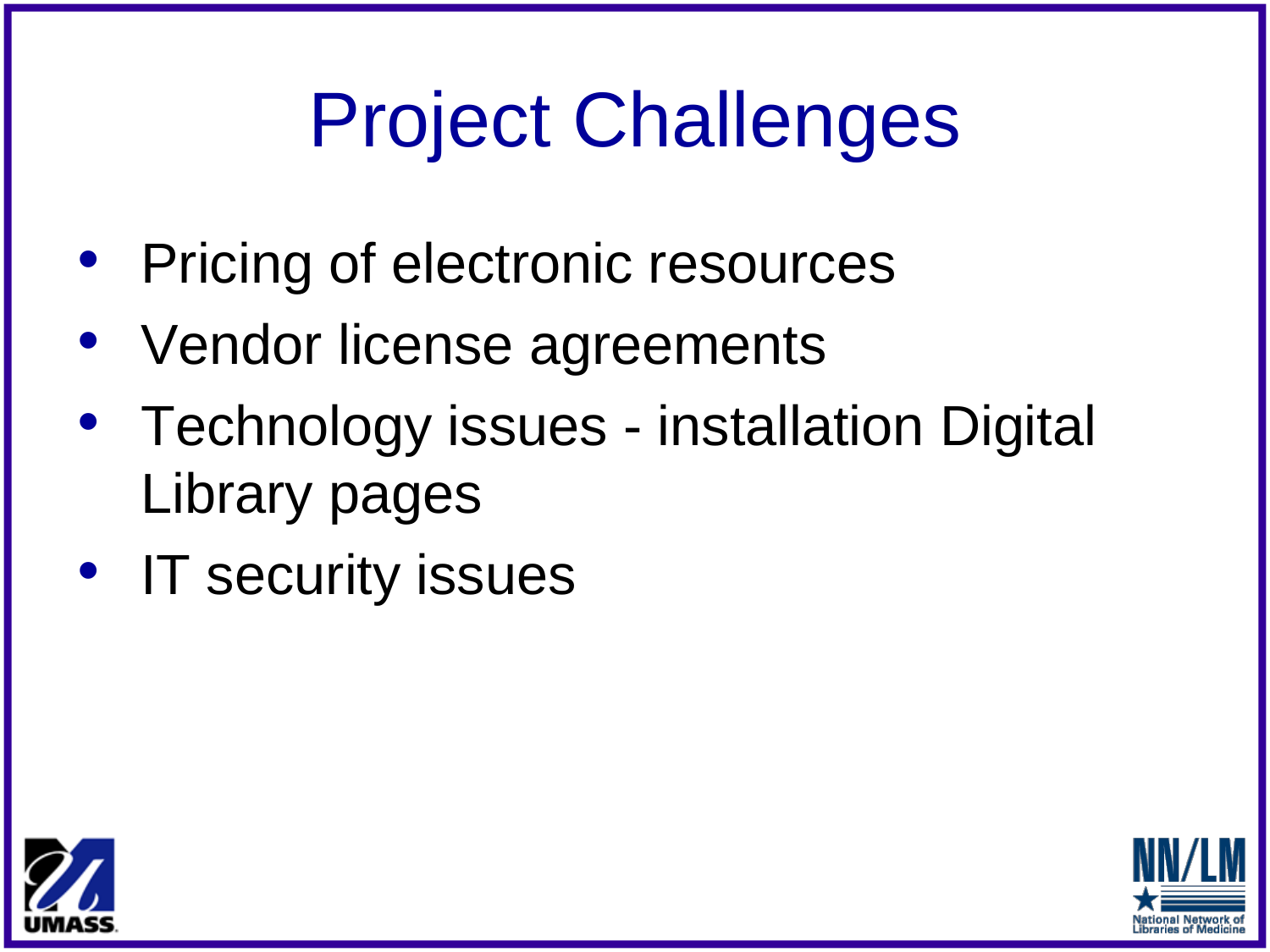### Lessons Learned

- There are some vendors willing to work within new pricing models
- Need a project consultant for ongoing communication with all parties
- Need library partners
- Need committed liaison in each PHD
- There is interest in project expansion